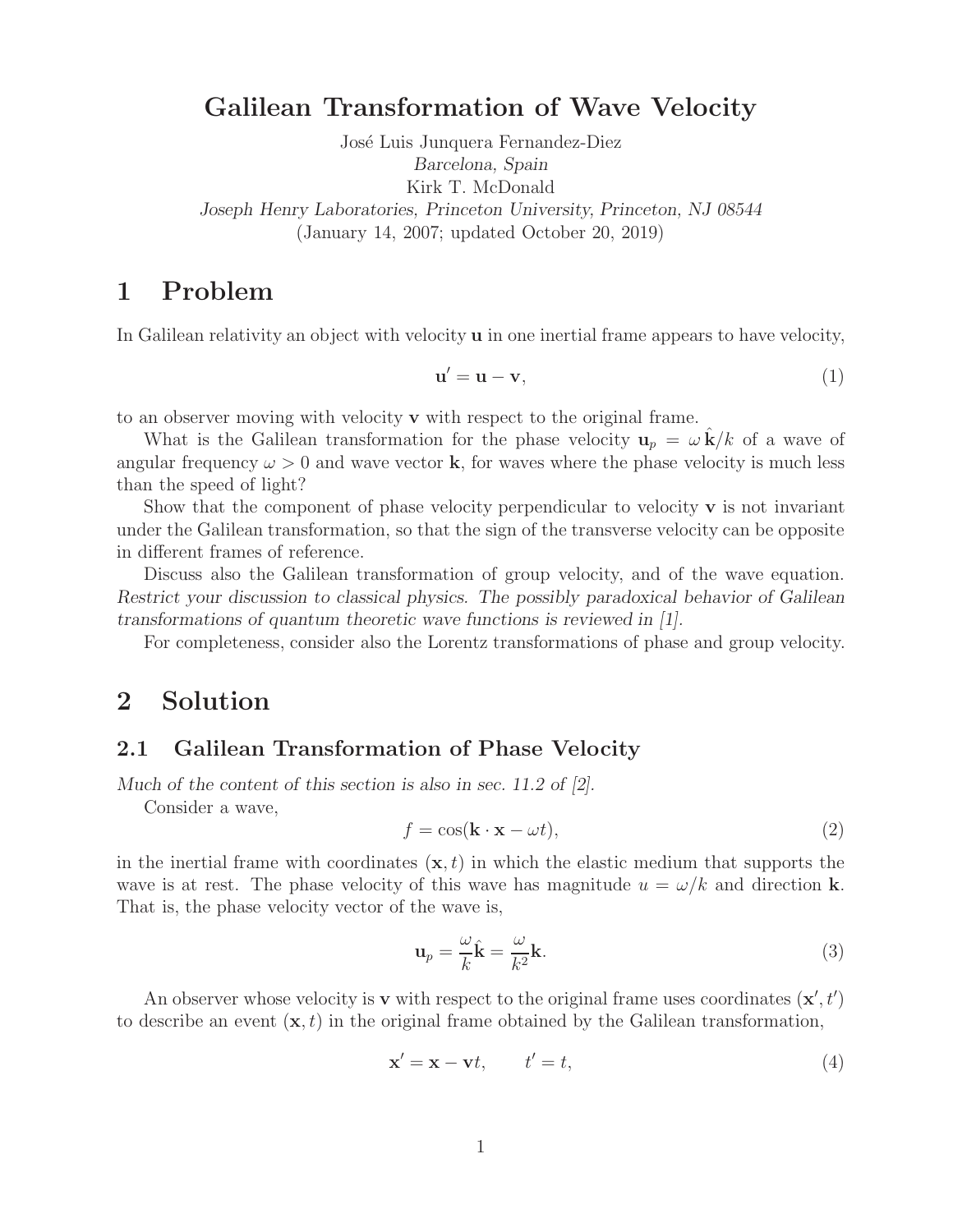supposing that the spatial axes in the two frames are parallel. The moving observer sees the wave to have the same amplitude as described by eq. (2), which he describes in terms of  $(\mathbf{x}', t')$  as the wave function  $f'$ ,

$$
f' \equiv \cos(\mathbf{k}' \cdot \mathbf{x}' - \omega' t') = f = \cos(\mathbf{k} \cdot \mathbf{x} - \omega t) = \cos[\mathbf{k} \cdot \mathbf{x}' - (\omega - \mathbf{k} \cdot \mathbf{v})t'].
$$
 (5)

From eq. (5) we see that the wave vector is the same in the moving frame as in the original frame,

$$
\mathbf{k}' = \mathbf{k},\tag{6}
$$

so the wavelength is the same in both frames, and the direction of the wave vector is the same in both frames (or the direction of the wave in the moving frame is opposite to that in the original frame if  $\mathbf{k} \cdot \mathbf{v} > \omega$ . Similarly, the wave frequency in the moving frame is,

$$
\omega' = |\omega - \mathbf{k} \cdot \mathbf{v}|,\tag{7}
$$

which is the well-known Doppler effect for a source at rest and a moving observer.

*Thus, the phenomenon of the aberration of light (apparent change of direction a light ray depending on the motion of the observer, as discovered in 1728 by Bradley) would not exist if light waves obeyed Galilean transformations. However, if light consists of particles with a finite speed, as advocated by Newton, then aberration of light is expected in Galilean relativity. Advocates of the wave theory of light in the 1800's went to considerable lengths to explain how the dragging of the ether by the Earth renders a wave theory of light compatible with the observation of stellar aberration. See, for example, [3].*

The phase velocity  $\mathbf{u}'_p$  of the wave in the moving frame is given by,

$$
\mathbf{u}'_p = \frac{\omega'}{k'^2} \mathbf{k}' = \frac{\omega'}{k^2} \mathbf{k} = \frac{\omega - \mathbf{k} \cdot \mathbf{v}}{k^2} \mathbf{k} = \mathbf{u}_p - (\mathbf{v} \cdot \hat{\mathbf{u}}_p) \hat{\mathbf{u}}_p = \mathbf{u}_p - \mathbf{v} + \mathbf{v}_\perp \tag{8}
$$

if  $\mathbf{k} \cdot \mathbf{v} \leq \omega$ , noting that the components of velocity **v** that are parallel and perpendicular to velocity  $\mathbf{u}_p$  are  $\mathbf{v}_{\parallel} = (\mathbf{v} \cdot \hat{\mathbf{u}}_p)\hat{\mathbf{u}}_p$  and  $\mathbf{v}_{\perp} = \mathbf{v} - \mathbf{v}_{\parallel}$ , respectively. When  $\mathbf{k} \cdot \mathbf{v} > \omega$ , the phase velocity in the moving frame is,

$$
\mathbf{u}'_p = -\frac{\omega'}{k^2} \mathbf{k} = -\frac{\mathbf{k} \cdot \mathbf{v} - \omega}{k^2} \mathbf{k} = \mathbf{u}_p - (\mathbf{v} \cdot \hat{\mathbf{u}}_p) \hat{\mathbf{u}}_p, \tag{9}
$$

so the form of the phase velocity transformation is independent of the magnitude of  $\mathbf{k} \cdot \mathbf{v}$ . However, the transformation of the wave velocity is NOT the same as the transformation of velocity of a particle  $(\mathbf{u}' = \mathbf{u} - \mathbf{v})$  if the direction **k** of the wave is different from that of the boost **v**.

Example:

$$
\mathbf{k} = \frac{(1, -1, 0)}{\sqrt{2}}, \qquad \omega = 1, \qquad \text{and} \qquad \mathbf{v} = (v, 0, 0). \tag{10}
$$

Then  $k = 1$  and the phase velocity in the original frame is,

$$
\mathbf{u}_p = \frac{\omega}{k^2} \mathbf{k} = \frac{(1, -1, 0)}{\sqrt{2}}.
$$
 (11)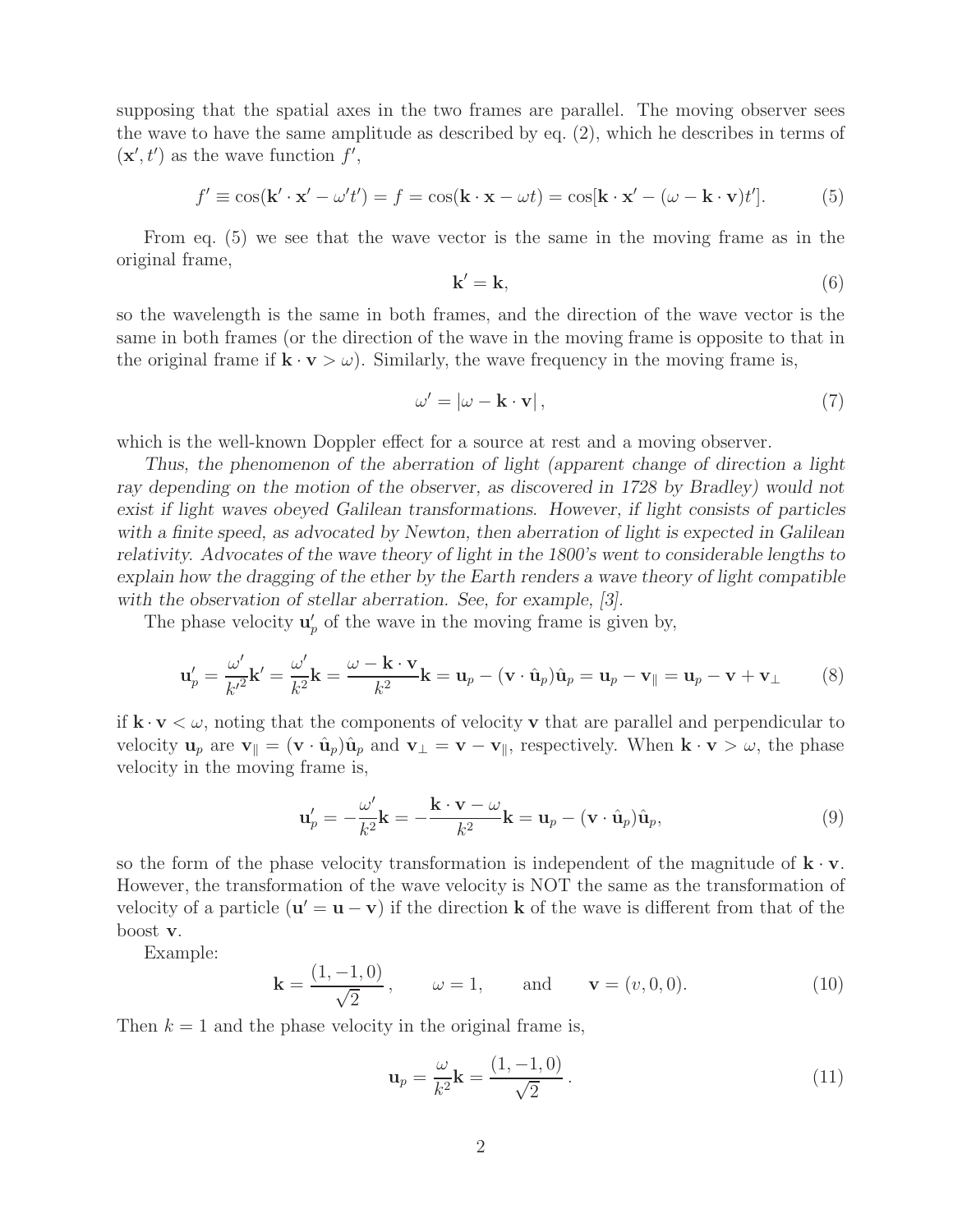The phase velocity in the moving frame is

$$
\mathbf{u}'_p = \mathbf{u}_p - (\mathbf{v} \cdot \hat{\mathbf{u}}_p)\hat{\mathbf{u}}_p = \frac{(1, -1, 0)}{\sqrt{2}} - \frac{v}{\sqrt{2}}\frac{(1, -1, 0)}{\sqrt{2}} = \frac{(1 - v/\sqrt{2}, v/\sqrt{2} - 1, 0)}{\sqrt{2}}.
$$
 (12)

The tranverse velocity  $u'_{p,\perp} = u'_{p,y}$  is never the same as  $u_{\perp,p} = u_y$  for nonzero v, and if  $v > 1/k_{\perp} = \sqrt{2}$  then the sign the transverse component  $u'_p$  *p,*<sup>⊥</sup> of the phase velocity is opposite in the moving frame to that of  $u_{p,\perp}$  in the original frame.

We illustrate this behavior by considering a train of water waves with velocity  $\mathbf{u}_p =$  $(1, -1)/\sqrt{2}$  impinging on a beach that lies along the x axis, as shown in the figure below.



The intercept of a wavefront with the beach has velocity  $\mathbf{u}_{\text{intercept}} = (\sqrt{2}, 0)$ . If a jogger runs along the beach with velocity  $\mathbf{v} = \mathbf{u}_{\text{intercept}}$ , then the wavetrain appears to be at rest with respect to the jogger, as confirmed by eq. (12).

If the jogger runs with velocity  $\mathbf{v} = 2\mathbf{u}_{\text{intercept}}$ , then the phase velocity of the wavetrain according to the jogger is  $\mathbf{u}'_p = -\mathbf{u}_p$ , *i.e.*, the wavetrain appears to recede from the beach appears to the direction of metrics of the waves according to an observer at rest opposite to the direction of motion of the waves according to an observer at rest.

## **2.2 Galilean Transformation of Group Velocity**

In a medium that is at rest on average and whose oscillations are characterized by the dispersion relation  $\omega = \omega(k)$ , a wave packet with frequency components near a central value  $\omega_0 = \omega(k_0)$  has group velocity  $\mathbf{u}_g$  given by,

$$
\mathbf{u}_g = \nabla_{\mathbf{k}} \,\omega(k_0) = \frac{\partial \omega(k_0)}{\partial \mathbf{k}} = \frac{d\omega(k_0)}{dk} \,\hat{\mathbf{k}}.\tag{13}
$$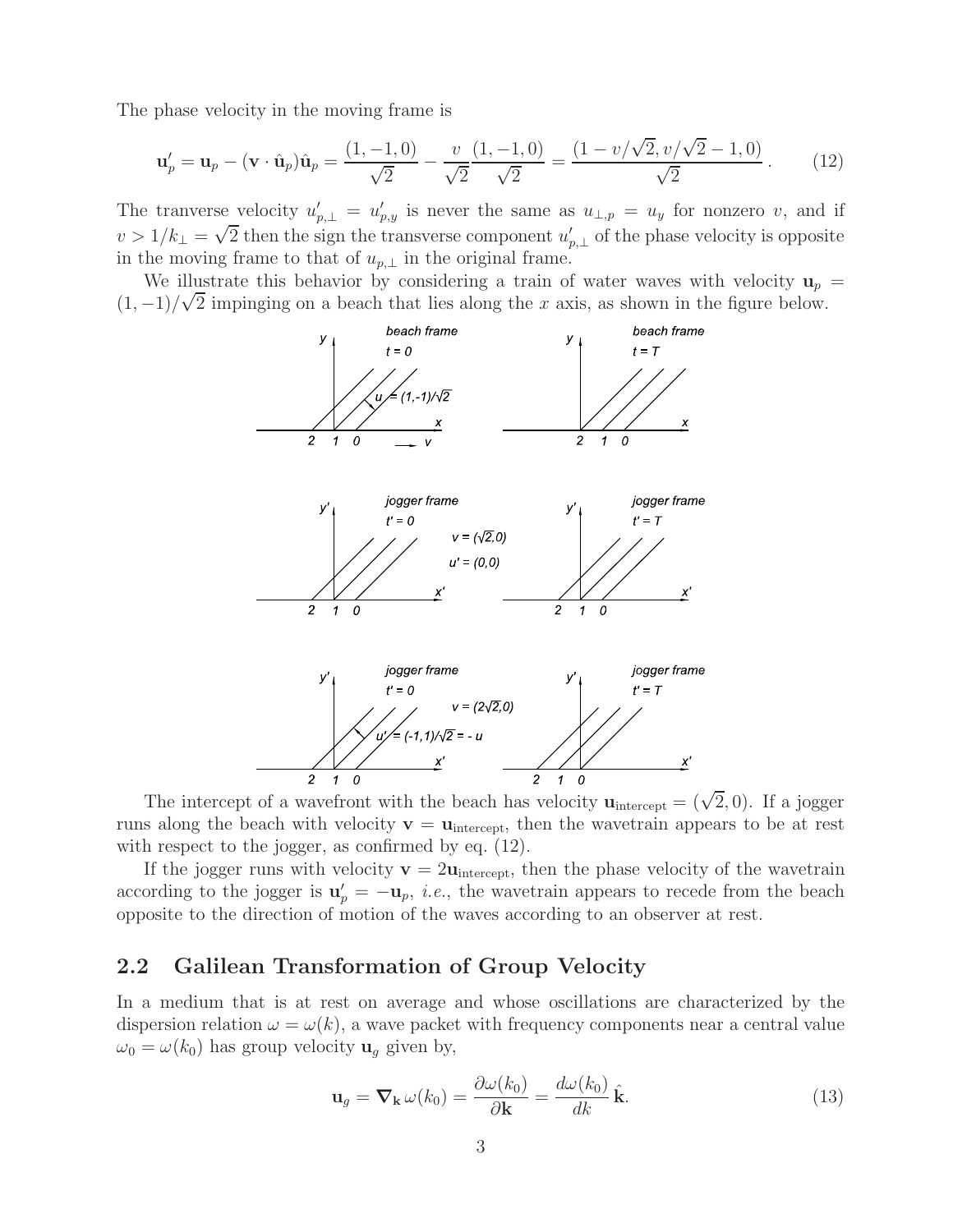In a moving frame related to the rest frame of the medium by the Galilean transformation (4) we have seen that  $\mathbf{k}' = \mathbf{k}$  and  $\omega' = \omega - \mathbf{k} \cdot \mathbf{v}$ , so the group velocity in that frame is given  $\mathrm{bv}^1$ 

$$
\mathbf{u}'_g = \frac{\partial \omega'(k'_0)}{\partial \mathbf{k}'} = \frac{\partial \omega'(k'_0)}{\partial \mathbf{k}} = \frac{d\omega(k_0)}{dk} \hat{\mathbf{k}} - \mathbf{v} = \mathbf{u}_g - \mathbf{v}.
$$
 (14)

That is, the Galilean transformation of group velocity has the same form as that of particle velocity, eq.  $(1)$ , in contrast with the transformation  $(8)$  for phase velocity.<sup>2</sup>

*This result is in agreement with the quantum view that waves have quanta that behave like particles, where the effective particle velocity of a wave packet of such quanta is the group velocity, not the phase velocity. For discussion of different aspects of quantum theory and Galilean transformations, see [1, 4].*

Group velocity is the same as the velocity of energy flow in most examples of wave phenomenon [5]. A pictorial derivation of the Galilean transformation of energy flow velocity has been given in sec. 11.2 of [2] (without comment that energy flow velocity is the same as group velocity, which is the same as phase velocity for light waves with the dispersion relation  $\omega = kc$ , and hence the pictorial derivation is contradictory for light waves).

## **2.3 Galilean Transformation of the Wave Equation**

The wave equation is,

$$
\nabla^2 f - \frac{1}{u^2} \frac{\partial^2 f}{\partial t^2} = 0,\tag{15}
$$

in the inertial frame with coordinates  $(\mathbf{x}, t)$  where the medium is at rest and the wave velocity is u (at angular frequency  $\omega$ ). The Galilean coordinate transformation to an inertial frame that moves with velocity **v** with respect to the rest frame of the medium is given by eq. (4). The transformations of derivatives with respect to the coordinates are,

$$
\frac{\partial}{\partial x} = \frac{\partial \mathbf{x}'}{\partial x} \cdot \mathbf{\nabla}' + \frac{\partial t'}{\partial x} \frac{\partial}{\partial t'} = \frac{\partial}{\partial x'}, \qquad \frac{\partial}{\partial t} = \frac{\partial \mathbf{x}'}{\partial t} \cdot \mathbf{\nabla}' + \frac{\partial t'}{\partial t} \frac{\partial}{\partial t'} = \frac{\partial}{\partial t'} - \mathbf{v} \cdot \mathbf{\nabla}', \qquad (16)
$$

so the wave equation (15) transforms to,

$$
\nabla'^{2} f' - \frac{1}{u^{2}} \frac{\partial^{2} f'}{\partial t'^{2}} + \frac{2}{u^{2}} \frac{\partial}{\partial t'} \mathbf{v} \cdot \nabla' f' - \frac{(\mathbf{v} \cdot \nabla')^{2}}{u^{2}} f' = 0,
$$
\n(17)

<sup>1</sup>If  $\omega < \mathbf{k} \cdot \mathbf{v}$  then  $\mathbf{k}' = -\mathbf{k}$  and  $\omega' = -\omega + \mathbf{k} \cdot \mathbf{v}$ , so that the result of eq. (14) still obtains.

<sup>2</sup>A counterintuitive result of the transformation (14) is that while the phase and group velocities might have the same direction in the rest frame of a medium, their directions will be different in frames where the medium has a velocity whose direction is different from the common direction of the wave velocities in the rest frame. For example, consider a medium with the dispersion relation (in the rest frame of that medium)  $\omega = uk$  for constant u. Then, for a packet of waves all propagating in the  $\hat{\mathbf{x}}$ -direction,  $\mathbf{u}_p = \mathbf{u}_q = u\hat{\mathbf{x}}$ , which is not of the form  $\omega' = u'k'$ ; a medium that is dispersion free in its rest frame has dispersion in frames where the medium is moving (according to Galilean transformations). In the 'frame where the medium has velocity **v**, the dispersion relation transforms to  $\omega' = uk' - \hat{k}' \cdot v$  according to eqs. (6) and (7), while the waves of the packet still have phase velocity in the  $\hat{\mathbf{x}} = \hat{\mathbf{x}}'$  direction. However, the group velocity in the ' frame is  $\mathbf{u}'_g = \nabla_{\mathbf{k}'} \omega' = u \hat{\mathbf{k}}' - \mathbf{v} = \mathbf{u}_g - \mathbf{v}$ . Unless velocity **v** is along the x axis, the group velocity in the  $'$  frame has a component perpendicular to the phase velocity. There is no formal cont frame has a component perpendicular to the phase velocity. There is no formal contradiction here, but we see that care is required to identify the group velocity of waves in a moving medium. In particular, we should not write  $\omega' = (u - v \cos \theta)k'$ , where the angle  $\theta$  between **v** and **k** = **k**<sup>*i*</sup> is constant for waves in the packet, and thereby incorrectly conclude that  $\mathbf{u}'_g = (u - v \cos \theta) \hat{\mathbf{k}}'.$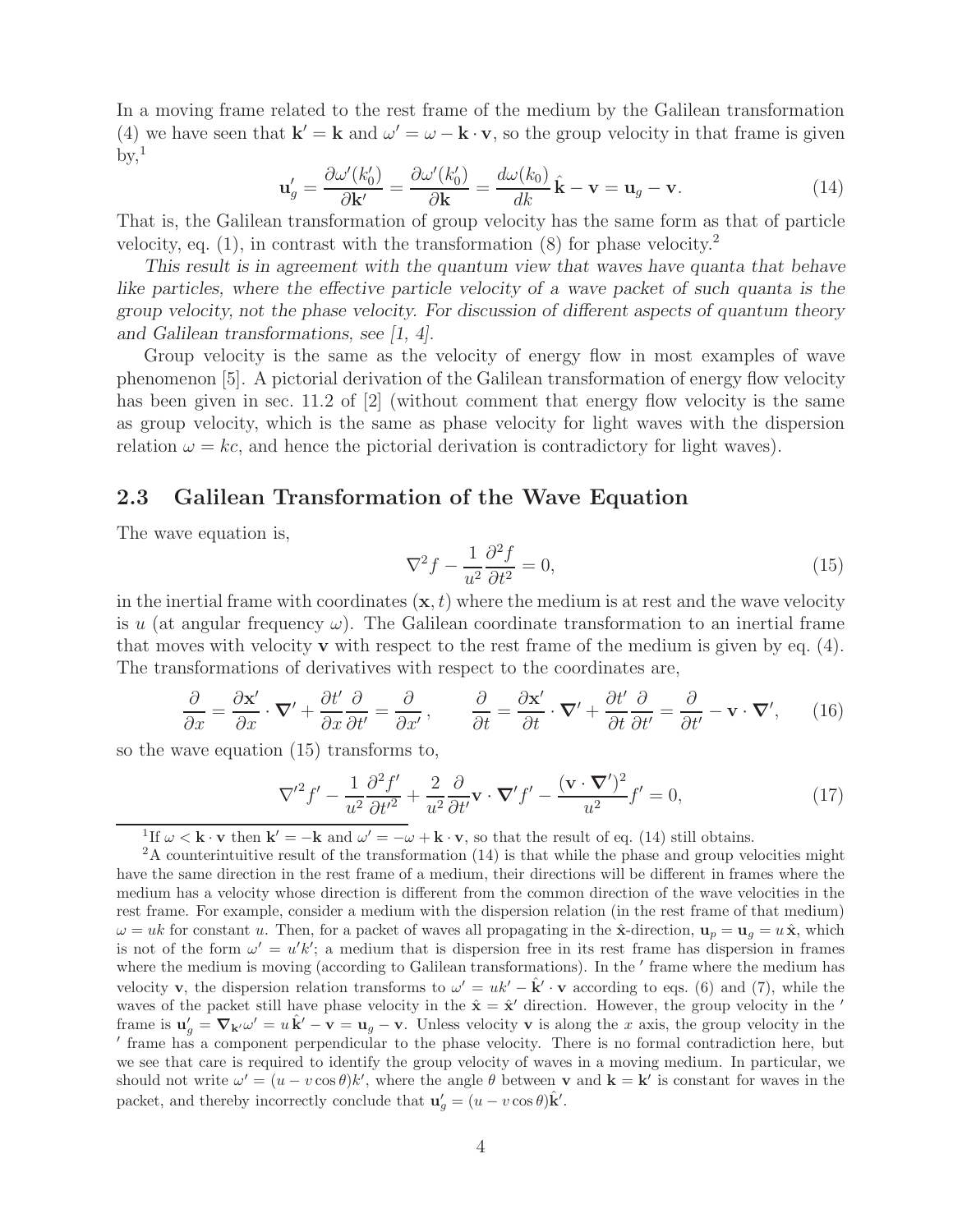in the moving frame.

The wave function (5) is readily verified to be a solution to equation (17) for  $u = \omega/k$ .

The noninvariance of the wave equation (15) under Galilean transformations led W. Voigt in 1887 to deduce a form of the coordinate transformation for which the wave equation is invariant [6], namely what is now called the Lorentz transformation if  $u = c$ . He considered a (conformal) generalization of eq.  $(4)$ ,<sup>3</sup>

$$
\mathbf{x}' = s[a(\mathbf{x}_{\parallel} - \mathbf{v}t) + \mathbf{x}_{\perp}] = s[\mathbf{x} + (a-1)(\mathbf{x} \cdot \hat{\mathbf{v}})\hat{\mathbf{v}} - a\mathbf{v}t], \qquad t' = bs\left(t - \frac{\mathbf{v}}{u^2} \cdot \mathbf{x}\right), \qquad (18)
$$

where  $a, b$  and  $s$  are positive constants, and,

$$
\mathbf{x}_{\parallel} = (\mathbf{x} \cdot \hat{\mathbf{v}})\hat{\mathbf{v}}, \qquad \mathbf{x}_{\perp} = \mathbf{x} - (\mathbf{x} \cdot \hat{\mathbf{v}})\hat{\mathbf{v}}.
$$
 (19)

The transformations of derivatives are now,

$$
\frac{\partial}{\partial x} = \frac{\partial \mathbf{x}'}{\partial x} \cdot \mathbf{\nabla}' + \frac{\partial t'}{\partial x} \frac{\partial}{\partial t'} = s \left[ \frac{\partial}{\partial x'} + (a-1)\hat{v}_x(\hat{\mathbf{v}} \cdot \mathbf{\nabla}') - b \frac{v_x}{u^2} \frac{\partial}{\partial t'} \right],\tag{20}
$$

$$
\frac{\partial}{\partial t} = \frac{\partial \mathbf{x}'}{\partial t} \cdot \mathbf{\nabla}' + \frac{\partial t'}{\partial t} \frac{\partial}{\partial t'} = s \left[ b \frac{\partial}{\partial t'} - a \mathbf{v} \cdot \mathbf{\nabla}' \right],\tag{21}
$$

so that,

$$
\nabla^2 = s^2 \left[ \nabla'^2 + \frac{b^2 v^2}{u^4} \frac{\partial^2}{\partial t'^2} - \frac{2ab}{u^2} \frac{\partial}{\partial t'} \mathbf{v} \cdot \nabla' + (a^2 - 1)(\hat{\mathbf{v}} \cdot \nabla')^2 \right],\tag{22}
$$

and the wave equation (15) with  $u = c$  transforms to,

$$
\nabla'^{2} f' - \frac{b^{2}}{c^{2}} \left( 1 - \frac{v^{2}}{c^{2}} \right) \frac{\partial^{2} f'}{\partial t'^{2}} + \left[ a^{2} \left( 1 - \frac{v^{2}}{c^{2}} \right) - 1 \right] (\hat{\mathbf{v}} \cdot \nabla')^{2} f' = 0 \tag{23}
$$

in the moving frame for any nonzero value of s. If,

$$
a = b = \frac{1}{\sqrt{1 - v^2 / u^2}},
$$
\n(24)

then the wave equation in the moving frame reduces to,

$$
\nabla'^2 f' - \frac{1}{u^2} \frac{\partial^2 f'}{\partial t'^2} = 0,
$$
\n(25)

*i.e.*, its form is invariant under the transformation  $(18)$  with a and b given by eq.  $(24)$  for any nonzero value of s.

A consequence is that the wave velocity is  $u$  in both the rest frame of the medium and in the moving frame. This would make sense only if the wave velocity had a more universal character than understood in the year 1887. Voigt noted that his transformation predicted aberration of stellar lightwaves observed on the moving Earth. He also noted that

<sup>&</sup>lt;sup>3</sup>Voigt actually used transformation (18) subject to the condition that  $d = 1/a$  which makes  $x'_{\parallel} = x_{\parallel} - vt$ as in the classic Galilean transformation. Transformation  $(18)$  with arbitrary d was first considered by Poincaré in 1905 [7].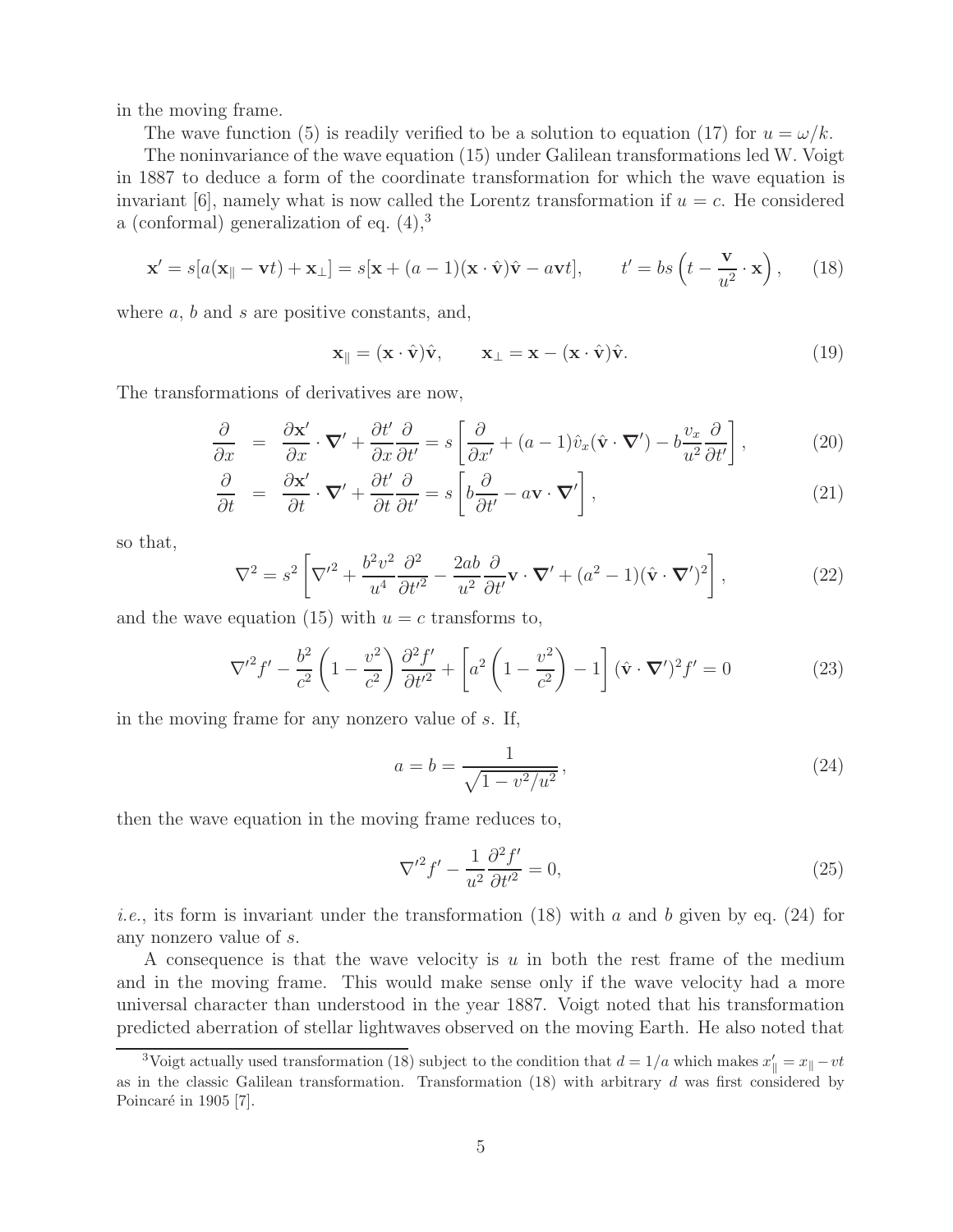his transformation assumed that the wave velocity was independent of position, which is not typically the case for hydrodynamic waves, but is true for light waves (in vacuum). However, he did not further develop the notion that the speed of light c is a universal constant.

Voigt assumed the existence of a luminiferous ether, and did not notice that if the wave equation has the same form in all inertial frames, then the ether has no special rest frame (that can be determined from observations of lightwaves) and hence may not exist.<sup>4</sup>

The development of the theory of relativity by Lorentz, Poincaré and Einstein appears not to have been influenced by the 1887 paper of Voigt prior to 1908, when Lorentz belatedly became aware of it.

## **2.4 Lorentz Transformation of Phase Velocity**

*For earlier discussions of this topic see [8]-[12]. (Oct. 19, 2019: see also [13]).*

We have seen in sec. 2.1 that in a Galilean transformation of phase velocity  $\mathbf{u}_p$  by a velocity **v**, the component of phase velocity transverse to **v** is not invariant. This alerts us that phase velocity will not be part of a Lorentz 4-velocity vector. However, we can still display an explicit form for the Lorentz transformation of phase velocity.

We write a 4-vector as  $a_{\mu} = (a_0, \mathbf{a})$  and the square of its invariant length as  $a_{\mu}a^{\mu} = a_0^2 - \mathbf{a}^2$ . In particular, the position 4-vector is  $x_{\mu} = (ct, \mathbf{x})$ .

The Lorentz transformation of a 4-vector  $a_{\mu}$  from one inertial frame to another with velocity **v** with respect to the first can be written as,

$$
a'_0 = \gamma (a_0 - a_{\parallel} v/c), \qquad (26)
$$

$$
\mathbf{a}'_{\parallel} = \gamma (\mathbf{a}_{\parallel} - a_0 \mathbf{v}/c), \qquad (27)
$$

$$
\mathbf{a}'_{\perp} = \mathbf{a}_{\perp}, \tag{28}
$$

where,

$$
\gamma = \frac{1}{\sqrt{1 - v^2/c^2}}, \qquad \mathbf{a} = \mathbf{a}_{\parallel} + \mathbf{a}_{\perp}, \qquad \mathbf{a}_{\parallel} = (\mathbf{a} \cdot \hat{\mathbf{v}})\hat{\mathbf{v}}, \tag{29}
$$

and the 4-vector has components  $(a_0, \mathbf{a})$  and  $(a'_0, \mathbf{a}')$  in the first and second frames, respectively.

We recall that the 3-velocity **u** of a particle obeys  $u < c$  and can be embedded in the 4-velocity,

$$
u_{\mu} = \gamma_u(c, \mathbf{u}), \qquad \text{where} \qquad \gamma_u = \frac{1}{\sqrt{1 - u^2/c^2}}. \tag{30}
$$

The Lorentz transformation (26)-(28) of the particle 4-velocity is,

$$
\gamma_{u'} = \gamma \gamma_u (1 - \mathbf{u} \cdot \mathbf{v}/c^2), \tag{31}
$$

$$
\mathbf{u}'_{\parallel} = \frac{\gamma \gamma_u}{\gamma_{u'}} (\mathbf{u}_{\parallel} - \mathbf{v}) = \frac{\mathbf{u}_{\parallel} - \mathbf{v}}{1 - \mathbf{u} \cdot \mathbf{v}/c^2} = \frac{(\mathbf{u} \cdot \hat{\mathbf{v}}) \hat{\mathbf{v}} - \mathbf{v}}{1 - \mathbf{u} \cdot \mathbf{v}/c^2},
$$
(32)

$$
\mathbf{u}'_{\perp} = \mathbf{u}_{\perp} = \mathbf{u} - (\mathbf{u} \cdot \hat{\mathbf{v}})\hat{\mathbf{v}}.
$$
 (33)

<sup>&</sup>lt;sup>4</sup>The convective derivative  $D/Dt = \partial/\partial t + \mathbf{u} \cdot \nabla$  for a particle/observer with velocity **u** transforms to  $\partial/\partial t' + (\mathbf{u} - \mathbf{v}) \cdot \nabla' = D/Dt'$  under a Galilean transformation, so the form of the Navier-Stokes equation is invariant under this transformation. However, one would not thereby infer that fluids have no rest frame.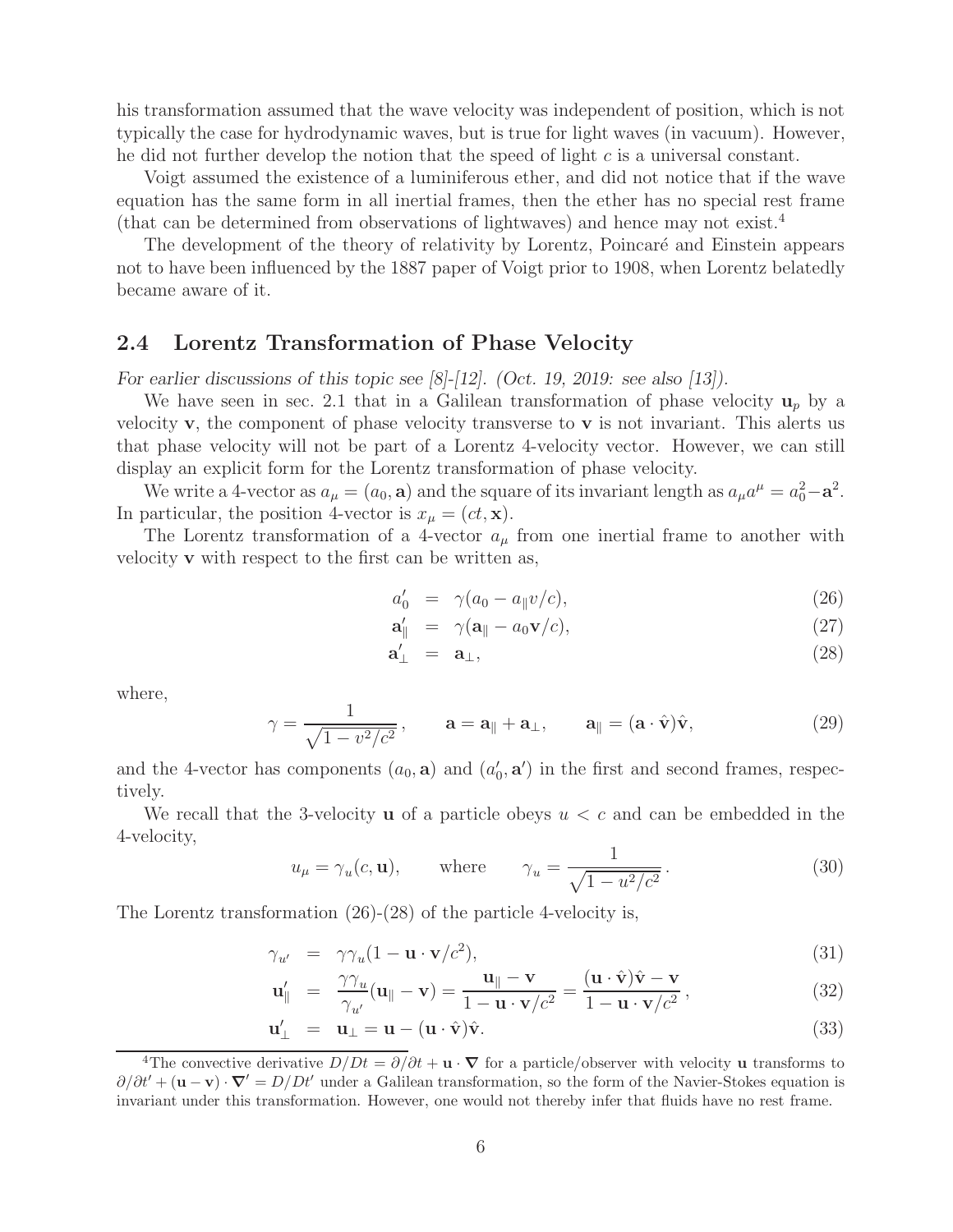Equations (32) and (33) can be combined to give,

$$
\mathbf{u}' = \frac{\mathbf{u} - \mathbf{v} - \mathbf{u}_{\perp}(\mathbf{u} \cdot \mathbf{v})/c^2}{1 - \mathbf{u} \cdot \mathbf{v}/c^2},
$$
(34)

which reverts to the Galilean transformation (1) of particle velocity in the low-velocity limit.

Returning to consideration of waves, we can associate the plane wave  $(2)$ ,  $\cos(\mathbf{k} \cdot \mathbf{x} - \omega t)$ , with a wave 4-vector  $k_{\mu} = (\omega/c, \mathbf{k})$  such that the phase  $\phi$  of the wave is a Lorentz scalar,

$$
\phi = \mathbf{k} \cdot \mathbf{x} - \omega t = -k_{\mu} x^{\mu}.
$$
\n(35)

Surfaces of constant phase propagate with phase velocity,

$$
\mathbf{u}_p = \frac{\omega}{k^2} \mathbf{k} = \mathbf{u}_{p\parallel} + \mathbf{u}_{p\perp} = u_{p\parallel} \hat{\mathbf{v}} + u_{p\perp} \hat{\mathbf{k}}_{\perp},
$$
\n(36)

where  $\mathbf{u}_{p\parallel} = \mathbf{u} \cdot \hat{\mathbf{v}}$ , and  $\hat{\mathbf{k}}_{\perp}$  is a unit vector in the direction of  $\mathbf{u}_{p\perp} = \mathbf{u}_p - \mathbf{u}_{p\parallel}$  (and not the component perpendicular to **v** of the unit vector  $\hat{\mathbf{k}} = \hat{\mathbf{u}}_p$ ). If we write,

$$
\mathbf{k} = k_{\parallel} \hat{\mathbf{v}} + k_{\perp} \hat{\mathbf{k}}_{\parallel},\tag{37}
$$

and note that  $\omega = k u_p$ , we also have,

$$
k_{\parallel} = \frac{\omega u_{p\parallel}}{u_p^2}, \qquad k_{\perp} = \frac{\omega u_{p\perp}}{u_p^2}.
$$
 (38)

In a frame that moves with velocity **v** with respect to the original frame the phase velocity is,

$$
\mathbf{u}'_p = \frac{\omega'}{k'^2} \mathbf{k}' = \frac{\omega'}{k'} \hat{\mathbf{u}}'_p = \mathbf{u}'_{p\parallel} + \mathbf{u}'_{p\perp}.
$$
 (39)

The Lorentz transformation (26)-(28) of the wave 4-vector  $k_{\mu}$  is,

$$
\omega' = \gamma(\omega - \mathbf{k} \cdot \mathbf{v}) = \gamma(\omega - k_{\parallel} v) = \frac{\gamma \omega}{u_p^2} (u_p^2 - u_{p\parallel} v), \tag{40}
$$

$$
\mathbf{k}'_{\parallel} = \gamma (\mathbf{k}_{\parallel} - \omega \mathbf{v}/c^2) = \gamma \,\hat{\mathbf{v}}(k_{\parallel} - \omega v/c^2) = \frac{\gamma \,\omega}{c^2 \,u_p^2} \,\hat{\mathbf{v}} \left(c^2 \,u_{p\parallel} - u_p^2 \,v\right),\tag{41}
$$

$$
\mathbf{k}'_{\perp} = \mathbf{k}_{\perp} = k_{\perp} \hat{\mathbf{k}}_{\perp} = \frac{\omega u_{p\perp}}{u_p^2} \hat{\mathbf{k}}_{\perp}.
$$
 (42)

Combining eqs. (41) and (42) we find,

$$
k'^2 = \frac{\omega^2}{c^4 u_p^4} [c^4 u_{p\perp}^2 + \gamma^2 (c^2 u_{p\parallel} - u_p^2 v)^2],\tag{43}
$$

and hence the Lorentz transformation of phase velocity is,<sup>5</sup>

$$
u'_{p} = \frac{\omega'}{k'} = \frac{\gamma c^{2} (u_{p}^{2} - u_{p\parallel} v)}{\sqrt{c^{4} u_{p\perp}^{2} + \gamma^{2} (c^{2} u_{p\parallel} - u_{p}^{2} v)^{2}}} = \frac{u_{p} - v u_{p\parallel}/u_{p}}{\sqrt{u_{p\perp}^{2} / \gamma^{2} u_{p}^{2} + (u_{p\parallel}/u_{p} - u_{p} v/c^{2})^{2}}},
$$
(44)

<sup>5</sup>Equation (44) can be used to define an index of refraction  $n' = c/u_p'$  in a moving medium [14].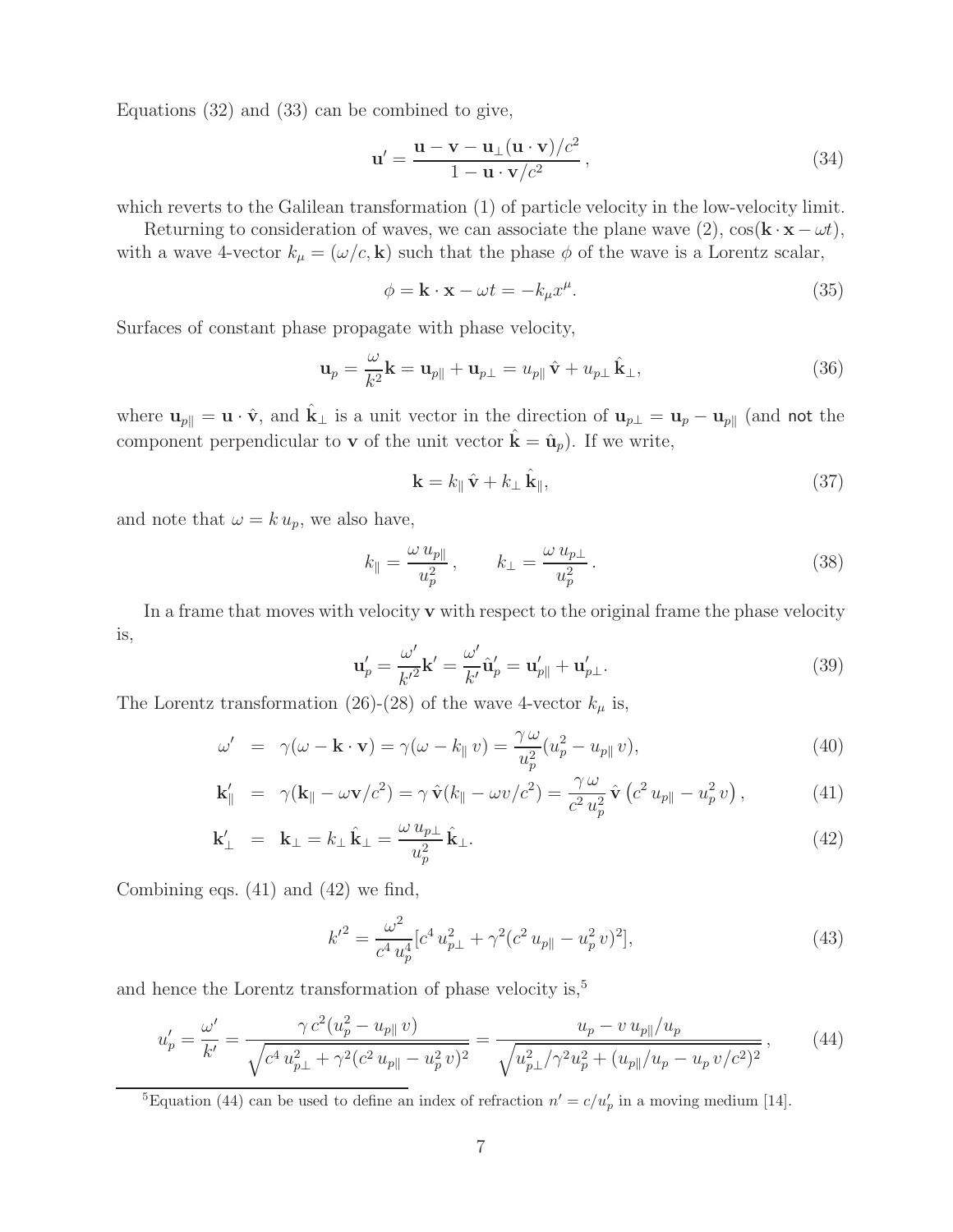and the direction of the wavefront is,

$$
\hat{\mathbf{u}}_p' = \hat{\mathbf{k}}' = \frac{\mathbf{k}_\parallel' + \mathbf{k}_\perp'}{k'} = \frac{\gamma(c^2 u_{p\parallel} - u_p^2 v) \hat{\mathbf{v}} + c^2 u_{p\perp} \hat{\mathbf{k}}_\perp}{\sqrt{c^4 u_{p\perp}^2 + \gamma^2 (c^2 u_{p\parallel} - u_p^2 v)^2}} = \frac{(u_{p\parallel}/u_p - u_p v/c^2) \hat{\mathbf{v}} + (u_{p\perp}/\gamma u_p) \hat{\mathbf{k}}_\perp}{\sqrt{u_{p\perp}^2 / \gamma^2 u_p^2 + (u_{p\parallel}/u_p - u_p v/c^2)^2}}.
$$
\n(45)

The components of the transformed phase velocity are,

$$
\mathbf{u}'_{p\parallel} = u'_p \frac{\mathbf{k}'_{\parallel}}{k'} = \frac{\gamma^2 c^2 (u_p^2 - u_{p\parallel} v)(c^2 u_{p\parallel} - u_p^2 v)}{c^4 u_{p\perp}^2 + \gamma^2 (c^2 u_{p\parallel} - u_p^2 v)^2} \hat{\mathbf{v}} = \frac{(u_p - v u_{p\parallel}/u_p)(u_{p\parallel}/u_p - u_p v/c^2)}{u_{p\perp}^2 / \gamma^2 u_p^2 + (u_{p\parallel}/u_p - u_p v/c^2)^2} \hat{\mathbf{v}}, \tag{46}
$$

$$
\mathbf{u}'_{p\perp} = u'_p \frac{\mathbf{k}'_\perp}{k'} = \frac{\gamma c^4 (u_p^2 - u_{p\parallel} v) u_{p\perp}}{c^4 u_{p\perp}^2 + \gamma^2 (c^2 u_{p\parallel} - u_p^2 v)^2} \hat{\mathbf{k}}_\perp = \frac{(u_p - v u_{p\parallel}/u_p) u_{p\perp} / \gamma u_p}{u_{p\perp}^2 / \gamma^2 u_p^2 + (u_{p\parallel}/u_p - u_p v/c^2)^2} \hat{\mathbf{k}}_\perp.
$$
(47)

The cumbersome expression (44) reduces to the Galilean result (8) in the low-velocity limit.

If the boost velocity **v** is parallel to the phase velocity  $\mathbf{u}_p$ , then from eqs. (40) and (41), or from eq. (44), we find that,

$$
\mathbf{u}'_p = \frac{\mathbf{u}_p - \mathbf{v}}{1 - \mathbf{u}_p \cdot \mathbf{v}/c^2} \qquad (\mathbf{u}_p \parallel \mathbf{v}), \qquad (48)
$$

so that the Lorentz transformation of phase velocity is the same as that for particle velocity, eq. (34), in this special case.

However, since the phase speed  $\omega/k$  can have any value less than, equal to, or even greater than  $c$ ,<sup>6</sup> the wave 4-vector  $k_{\mu}$  can be spacelike, lightlike or timelike, respectively. This permits possibly surprising scenarios such as  $\mathbf{u}_p = 2c\hat{\mathbf{x}}, \mathbf{v} = c\hat{\mathbf{x}}/2$ , for which the transformed wave vector **k**' vanishes, the transformed waveform is the standing wave  $\cos(\sqrt{3/4\omega t'})$ , and the transformed phase velocity is formally infinite.

For the special case that  $u_p = c$ , eq. (40) becomes  $\omega' = \gamma \omega (1 - u_{p\parallel} v/c^2)$ , and eq. (43) becomes (after some algebra)  $k'^2 = \gamma^2 \omega^2 (1 - u_{p\parallel} v/c^2)^2/c^2 = \omega'^2/c^2$ . That is, if the phase velocity is  $c$  in one inertial frame it is also  $c$  in any other inertial frame.

### **2.5 Lorentz Transformation of Group Velocity**

*This section follows [15].*

The result of sec. 2.3 that group velocity behaves like a particle velocity under Galilean transformations presages a similar behavior under Lorentz transformations.

A suitable 4-vector generalization of the 3-dimensional group velocity (13),  $\mathbf{u}_q = \partial \omega / \partial \mathbf{k}$ , is based on rewriting the dispersion relation  $\omega = \omega(\mathbf{k})$  as,

$$
F(k_{\mu}) = F(\omega/c, \mathbf{k}) = 0,
$$
\n(49)

and then taking the 4-vector gradient,

$$
\left. \frac{\partial F}{\partial k_{\mu}} \right|_{F=0} = \left( c \frac{\partial F}{\partial \omega}, \frac{\partial F}{\partial \mathbf{k}} \right)_{F=0} = \left. \frac{\partial F}{\partial \omega} \right|_{F=0} \left( c, \frac{\partial \omega}{\partial \mathbf{k}} \right) = \left. \frac{\partial F}{\partial \omega} \right|_{F=0} (c, \mathbf{u}_g). \tag{50}
$$

 $6A$  well-known case with phase speed greater than c is a waveguide. See, for example, sec. 8.3 of [2].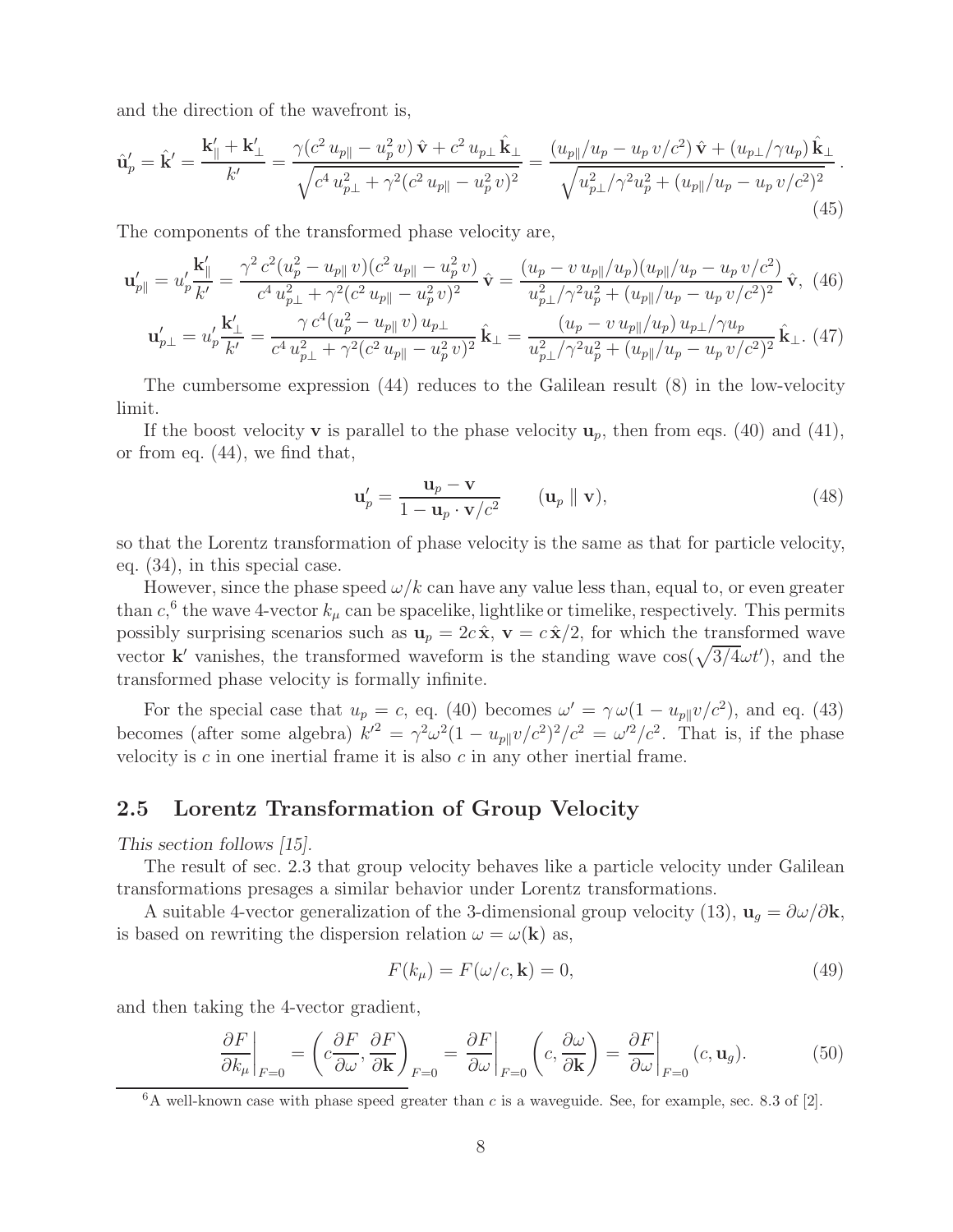The invariant length of this gradient is,

$$
\sqrt{\frac{\partial F}{\partial k_{\mu}} \frac{\partial F}{\partial k^{\mu}}} \bigg|_{F=0} = c \frac{\partial F}{\partial \omega} \bigg|_{F=0} \sqrt{1 - u_g^2/c^2} = \frac{c}{\gamma_{u_g}} \frac{\partial F}{\partial \omega} \bigg|_{F=0} . \tag{51}
$$

Dividing the 4-vector (50) by the Lorentz scalar (51) and multiplying by c we obtain the group-velocity 4-vector,

$$
u_{g,\mu} = \gamma_{u_g}(c, \mathbf{u}_g). \tag{52}
$$

This 4-vector is formally identical to that of the 4-velocity (30) of a particle, so the Lorentz transformation of the group velocity  $\mathbf{u}_q$  has the form of eq. (34),

$$
\mathbf{u}'_g = \frac{\mathbf{u}_g - \mathbf{v} - \mathbf{u}_{g\perp}(\mathbf{u}_g \cdot \mathbf{v})/c^2}{1 - \mathbf{u}_g \cdot \mathbf{v}/c^2}.
$$
 (53)

# **References**

- [1] J.-M. Lévy-Leblond, *Quantum fact and classical fiction: Clarifying Landé's pseudoparadox*, Am. J. Phys. **44**, 1130 (1976), http://kirkmcd.princeton.edu/examples/QM/levy-leblond\_ajp\_44\_1130\_76.pdf
- [2] J.D. Jackson, *Classical Electrodynamics*, 3rd ed. (Wiley, 1999), http://kirkmcd.princeton.edu/examples/EM/jackson\_ce3\_99.pdf
- [3] G.G. Stokes, *On the Aberration of Light*, Phil. Mag. **27**, 9, (1845), http://kirkmcd.princeton.edu/examples/optics/stokes\_pm\_27\_9\_45.pdf *On Fresnel's Theory of the Aberration of Light*, Phil. Mag. **28**, 76, (1846), http://kirkmcd.princeton.edu/examples/optics/stokes\_pm\_28\_76\_46.pdf *On the Constitution of the Luminiferous Ether viewed with reference to the Phenomenon of the Aberration of Light*, Phil. Mag. **29**, 6, (1846), http://kirkmcd.princeton.edu/examples/optics/stokes\_pm\_29\_6\_46.pdf
- [4] D.M. Greenberger, *Inadequacy of the Usual Galilean Transformation in Quantum Mechanics*, Phys. Rev. Lett. **87**, 100405 (2001), http://kirkmcd.princeton.edu/examples/QM/greenberger\_prl\_87\_100405\_01.pdf
- [5] K.T. McDonald, *Group Velocity* (Dec. 4, 1996), http://kirkmcd.princeton.edu/examples/groupvelocity.pdf
- [6] W. Voigt, W. *Uber das Doppler'sche Princip*, Nachrichten von der Königlichen Gesellschaft der Wissenschaften zu Göttingen, 4, 41 (1887), http://kirkmcd.princeton.edu/examples/EM/voigt\_gn\_8\_41\_87.pdf Translated with commentary in A. Ernst and J.-P. Hsu, *First Proposal of the Universal Speed of Light by Voigt in 1887*, Chinese J. Phys. **39**, 211 (2001), http://kirkmcd.princeton.edu/examples/EM/voigt\_gn\_8\_41\_87\_english2.pdf *If the equations do not display properly, install the Computer Modern fonts from* http://psroc.phys.ntu.edu.tw/cjp/TRUETYPE.zip